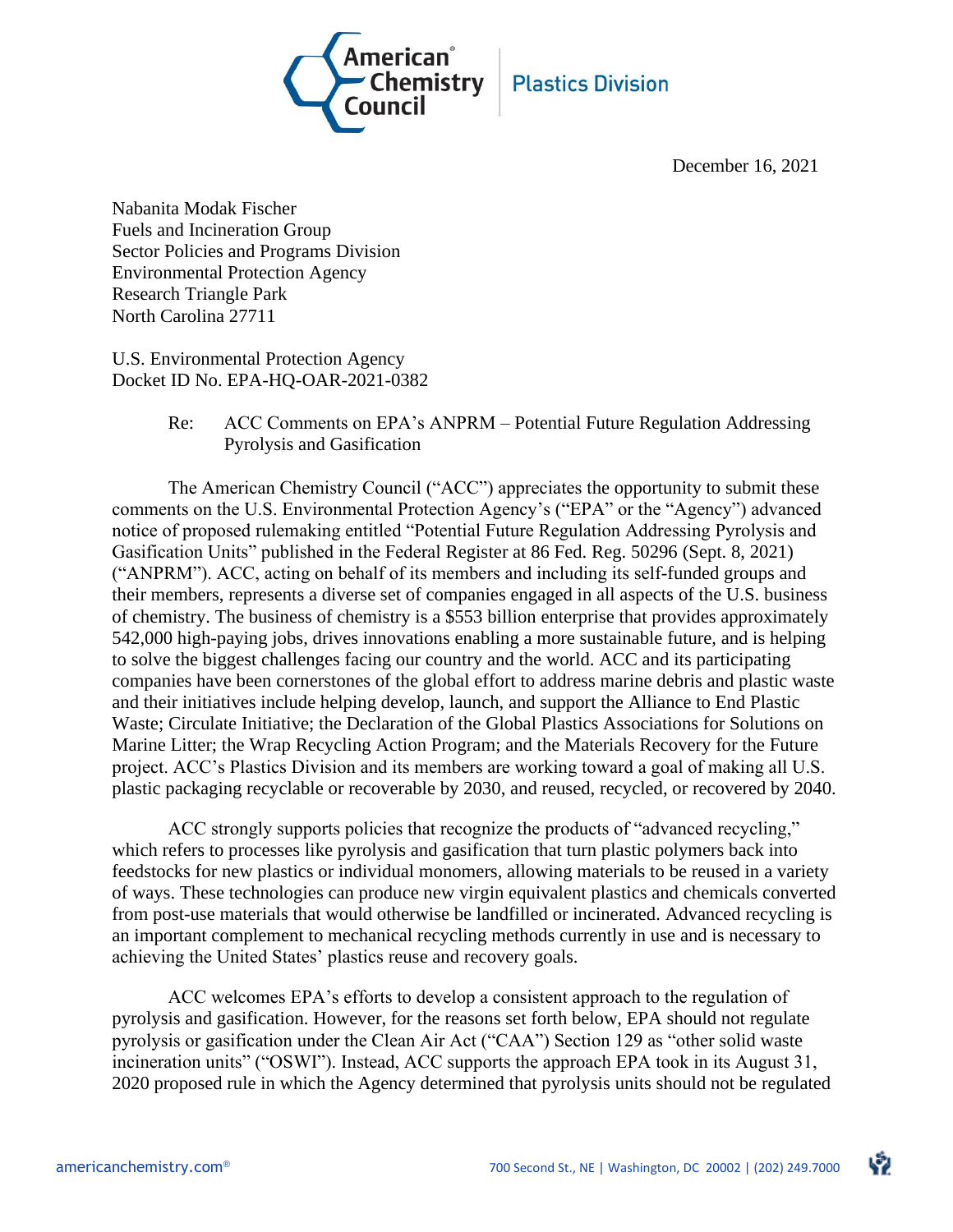as OSWI because those units do not involve combustion of a solid waste.<sup>1</sup> Similarly, gasification also does not involve combustion of a solid waste and should not be regulated as OSWI. Put simply, as shown below, combustion/incineration involves burning hydrocarbons in the presence of excess oxygen to produce energy. Pyrolysis can *only* occur in the absence of oxygen – the pyrolysis process takes great pains to keep oxygen out of the reaction and produces raw materials for other manufactured products. Likewise, the amount of oxygen used in a gasification process is minimal and certainly not enough to be considered combustion. Both EPA and chemical handbooks define pyrolysis and combustion separately, and to argue they are the same, as some commenters did with regard to the August 31, 2020 proposal, violates the laws of thermodynamics. Gasification, in turn, is also not combustion. It is a chemical conversion process that converts hydrocarbon feedstocks into a synthetic natural gas product ("syngas") under oxygen starved conditions. While gasification uses a small amount of oxygen, it is well under the amount needed for combustion. Like pyrolysis, the syngas produced by gasification can be used as a chemical feedstock to produce other materials. We respectfully request that EPA consider the following points, each of which is discussed in detail below:

- Pyrolysis and gasification are not "combustion" of a "solid waste." Therefore, EPA should finalize the August 31, 2020 proposal and reject scientifically unsupported comments arguing that these processes should be regulated under the OSWI regulations or any other Section 129 regulations.
- There is no legal or technical support to regulate pyrolysis or gasification as incineration of a solid waste.
- Pyrolysis and gasification facilities can be properly regulated and permitted as manufacturing facilities and as such, are properly regulated under the CAA.
- Regulating pyrolysis and gasification facilities as "incineration" under Section 129 is inconsistent with a strong trend in state regulations.
- EPA has not provided, and there is no justification for reversing course and now regulating pyrolysis or gasification facilities as incinerators under Section 129**.**
- Regulating pyrolysis or gasification facilities under Section 129 would discourage the use of innovative technology, which is critical to the circular economy and the efforts to meet accelerating EPA recycling targets.

# **I. EPA's Conclusion That Pyrolysis Is Not "Combustion" of a "Solid Waste" and Therefore Should Not Be Regulated Under CAA Section 129 Is Correct**

In the August 31, 2020 proposed rule, EPA concluded that pyrolysis is not combustion of a "solid waste" under OSWI.<sup>2</sup> EPA reasoned that pyrolysis can be readily distinguished from combustion because it is "endothermic and does not require the addition of oxygen (i.e. the

<sup>&</sup>lt;sup>1</sup> 85 Fed. Reg. 54187 (Aug. 31, 2020).

<sup>2</sup> 85 Fed. Reg. 54187 (Aug. 31, 2020).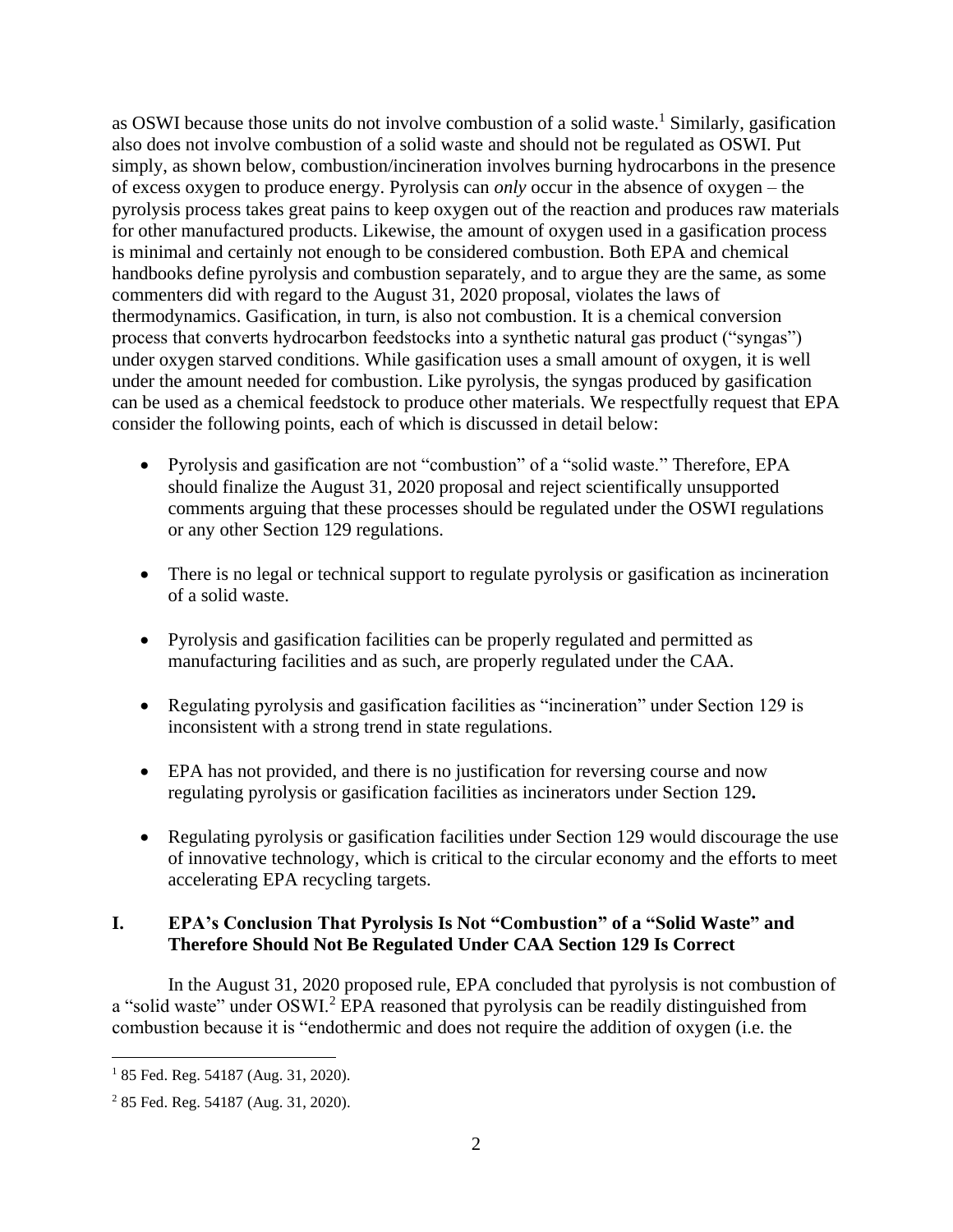partial pressure of oxygen during a pyrolysis process is maintained close to zero)."<sup>3</sup> EPA concluded that "Based on this understanding, we recognize that the pyrolysis process, by itself, is not combustion." *Id.*<sup>4</sup>

The lack of combustion in pyrolysis (and, as later explained, gasification) should be enough to distinguish these processes from incineration. EPA's original analysis was correct as there is no scientific basis on which to conclude that the endothermic process here is combustion.

Moreover, while solid waste includes solid, liquid, and semisolid material, as well as gases in a container when the container is combusted, the combustion of *uncontained* gases in pyrolysis units is inconsistent with the definition of solid waste. In the August 2020 proposal, EPA noted that pyrolysis gas remains outside of a container and is therefore not "contained gaseous material."<sup>5</sup> This is an accurate description of the way in which gas is used in the process. As described more fully below, there is substantial support to show that both pyrolysis and gasification do not process solid waste*.* Therefore EPA should not regulate pyrolysis or gasification through Section 129.<sup>6</sup>

# **II. EPA Should Reject Any Arguments That Pyrolysis and Gasification Are Incineration of a Solid Waste Because Those Claims Are Wrong From Technical and Legal Perspectives**

### **A. Pyrolysis is not incineration**

Any argument that pyrolysis or gasification should be regulated as incineration is not legally or scientifically defensible. It is undisputed that combustion involves burning hydrocarbons in the presence of excess oxygen to produce energy and carbon dioxide. Pyrolysis is quite different since the goal in this process is to keep oxygen out of the process. In fact, the lack of oxygen is necessary for the technology to successfully produce raw materials that can be used for other processes. Additionally, emissions from pyrolysis are not the same as incineration because an endothermic oxygen free reaction will not produce the same emissions as an exothermic reaction. It is inconsistent with the laws of thermodynamics to treat these processes as the same. As discussed in detail below, neither pyrolysis nor gasification "combust" a "solid waste" and can therefore be easily distinguished from incineration.

5 *Id.* 

<sup>3</sup> 85 Fed. Reg. 54187 (Aug. 31, 2020).

<sup>&</sup>lt;sup>4</sup> In the ANPRM, EPA acknowledged these conclusions from the August 31, 2020 proposal – "the combustion of uncontained gases in pyrolysis/combustion units is inconsistent with [the definition of solid waste]," and "the Agency recognizes that the pyrolysis process, by itself, is not combustion." 86 Fed. Reg. at 50300-301 (Sept. 8, 2021).

<sup>6</sup> The August 31, 2020 proposal never uses the term "gasification." The ANPRM calls gasification a "process of converting feed materials (primarily carbonaceous) into syngas (carbon monoxide and hydrogen) and carbon dioxide." 86 Fed. Reg. at 50300 (Sept. 8, 2021). EPA notes that a small amount of oxygen is added, but much less than the stoichiometric ratio needed for complete combustion of the feed material. *Id.*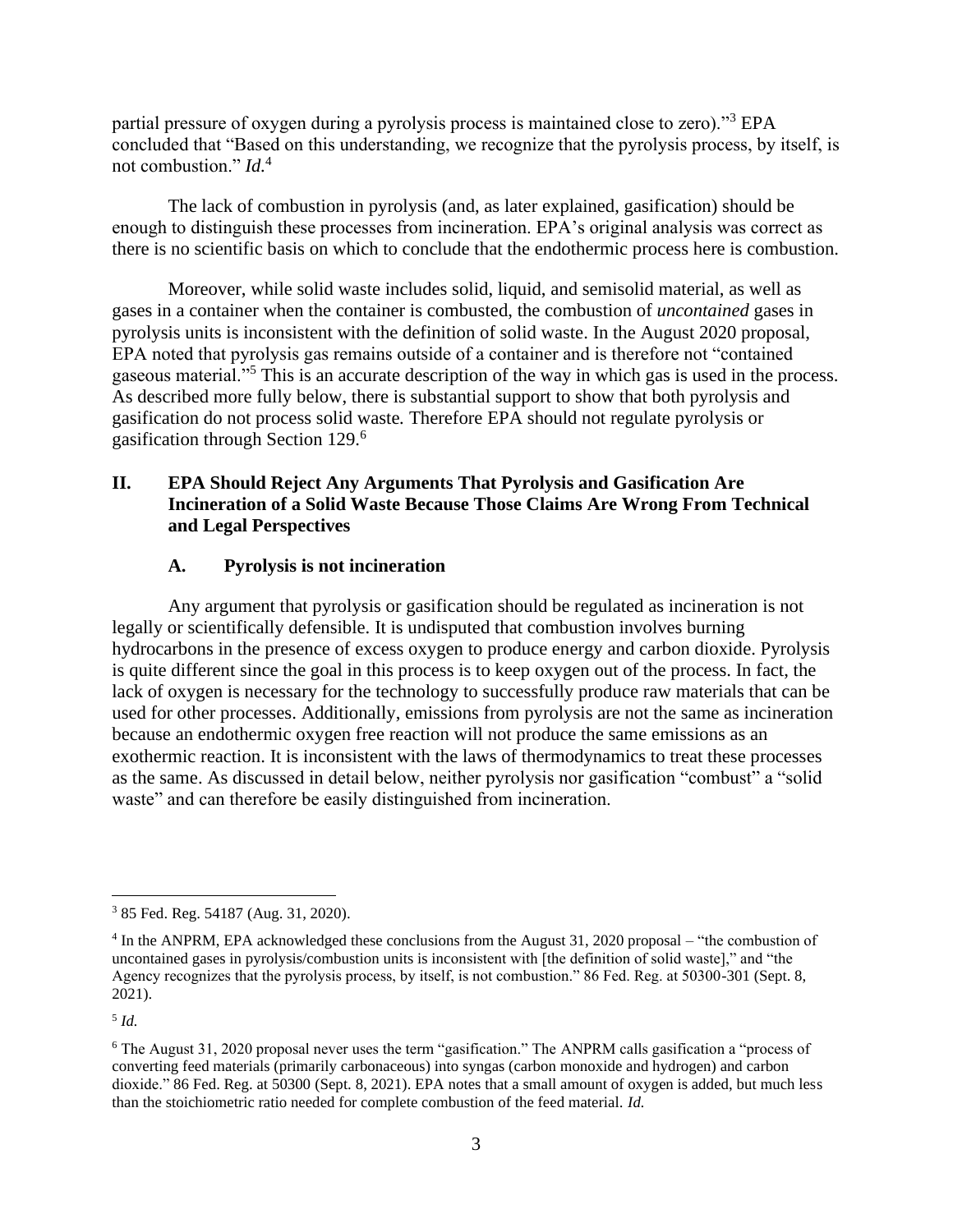1. Pyrolysis is not incineration under the Resource Conservation and Recovery Act because it does not use combustion

The Resource Conservation and Recovery Act ("RCRA") regulations define incinerator as "any enclosed device that ... [u]ses *controlled flame combustion* and neither meets the criteria for classification as a boiler, sludge dryer, or carbon regeneration unit, nor is listed as an industrial furnace." *See* 40 C.F.R. § 260.10 (emphasis added). While the regulations do not define "controlled flame combustion," combustion is clearly a type of oxidation reaction. *See, e.g.*, Hawley's Condensed Chemical Dictionary (12th Edition, 1993) ("Hawley's") at 302 (defining combustion as "[a]n exothermic *oxidation* reaction" (emphasis added)); *see also* Memorandum from Elizabeth A. Cotsworth, Acting Director, Office of Solid Waste, EPA, to Julie Anderson, Director, Waste Management Division, EPA Region 9 (July 30, 1997) (RCRA Online #14238) ("Combustion is an exothermic chemical reaction involving the rapid thermal *oxidation* of a substance" (emphasis added)). Moreover, not just any oxidation/combustion process will do. Rather, for a unit to qualify as an incinerator, it must produce a flame, and the combustion/flame must be "controlled," indicating that it must be intended and subject to active adjustment (*e.g.*, to achieve a desired level or rate of combustion). *Id*. ("Controlled flame combustion refers to a steady-state, or near steady-state, process wherein fuel and/or oxidizer feed rates are controlled"); *see also* Encyclopedia Britannica, "Combustion" (defining combustion as "a chemical reaction between substances, usually including oxygen and usually accompanied by the generation of heat and light in the form of a flame…").

Pyrolysis is altogether different. It is explicitly defined as a *non*-oxidative reaction. *See, e.g.*, Hawley's at 982 (defining pyrolysis as "[t]ransformation of a compound into one or more other substances by heat alone, *i.e*., *without oxidation*" (emphasis added)); U.S. Department of Agriculture, Agricultural Research Service, ["Biomass Pyrolysis Research"](https://www.ars.usda.gov/northeast-area/wyndmoor-pa/eastern-regional-research-center/docs/biomass-pyrolysis-research-1/what-is-pyrolysis/) ("Pyrolysis is the heating of an organic material ... in the absence of oxygen. ... Because no oxygen is present *combustion does not occur*" (emphasis added)); EPA, "Engineering Bulletin: Pyrolysis Treatment" (October 1992) ("Pyrolysis is formally defined as chemical decomposition induced in organic materials by heat *in the absence of oxygen*" (emphasis added)); Encyclopedia Britannica ("Pyrolysis") (defining pyrolysis as "the chemical decomposition of organic [\(carbon](https://www.britannica.com/science/carbon-chemical-element)based) materials through the application of <u>heat</u>" and explaining that "[p]yrolysis ... occurs in the *absence or near absence of [oxygen](https://www.britannica.com/science/oxygen)*, and it is thus *distinct from [combustion](https://www.britannica.com/science/combustion)* (burning), which can take place only if sufficient oxygen is present" (emphasis added).

EPA has stated that, "[i]n practice, it is not possible to achieve a completely oxygen-free atmosphere" and thus "nominal oxidation" will occur. EPA, "Engineering Bulletin: Pyrolysis Treatment" (October 1992). However, any such irreducible amount of oxidation that may occur, because of practical limitations in trying to "completely" remove oxygen from the system, does not convert the pyrolysis unit into a controlled flame combustion device that might qualify as an incinerator. As an initial matter, "nominal" oxidation is, by definition, oxidation that is trifling or insignificant. *See* Webster's Online (definition of "nominal"). The classification of a unit should not be dictated by an insignificant reaction that may take place inside. Further, as noted above, it is not enough for oxidation/combustion to take place in a unit. Instead, for the unit to be an incinerator, the oxidation/combustion must be intentional and controlled. In pyrolysis, oxidation is not intentional; the goal is to transform the input material *without* oxidation (*e.g.*, because oxidation would result in altogether different and less desirable products). Considerable efforts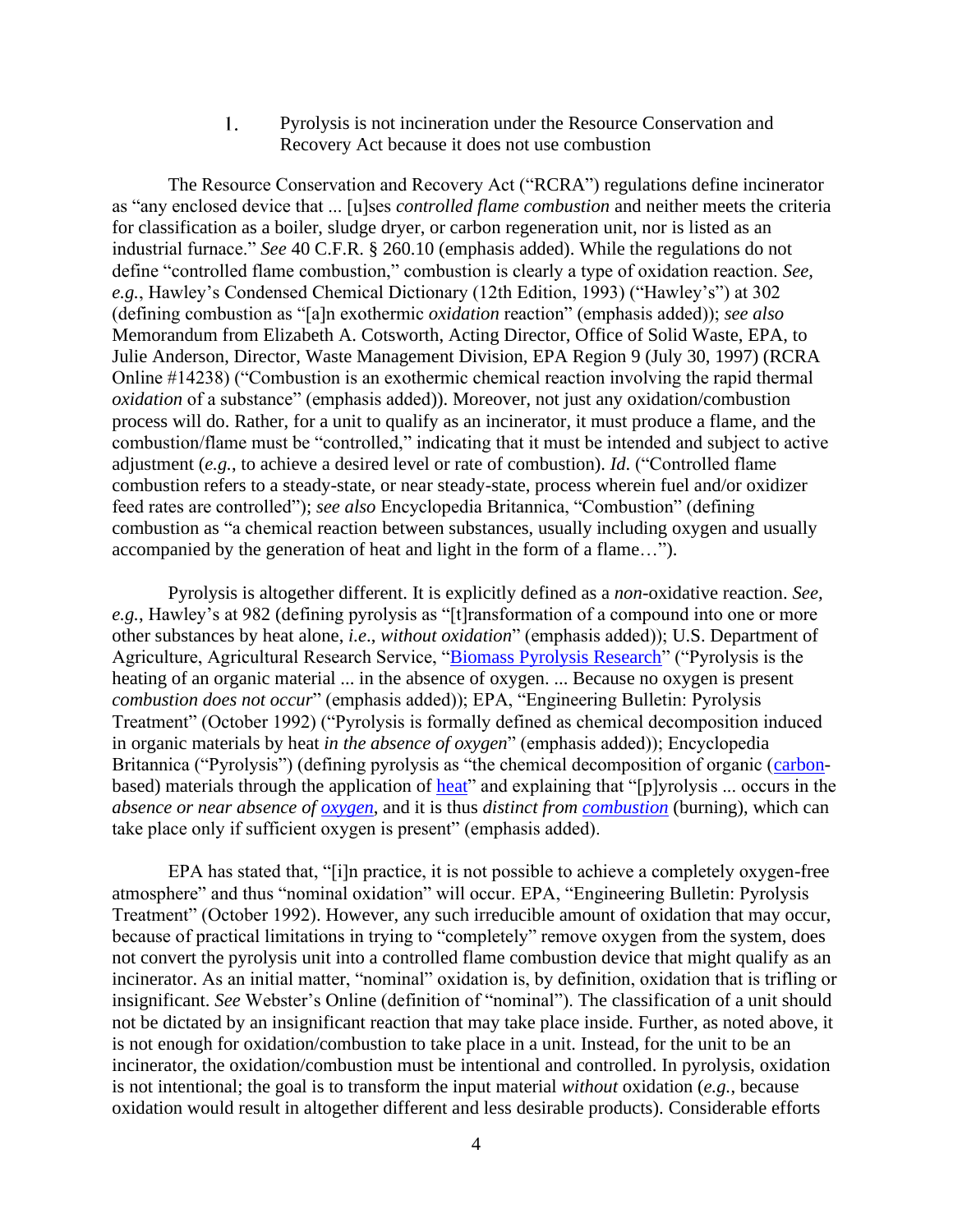are made to exclude oxygen, for example, by purging the system of oxygen up front, replacing the oxygen with inert gases, and/or designing the system to prevent infiltration of air. In addition, conditions are not "controlled" to achieve a desired level or rate of oxidation. It is also worth noting in this regard that any "nominal oxidation" that may take place would not produce sufficient heat and light to create a "flame," which is yet another requirement for a unit to qualify as a "controlled flame combustion" device, and thus an incinerator.

In light of the above, there is simply no basis to assert that a pyrolysis unit is engaged in controlled flame combustion, such that it might be classified as an incinerator. Indeed, EPA has consistently maintained since the beginning of the RCRA regulatory program that pyrolysis units are non-combustion devices and not incinerators. In the 1980 rule that initiated the RCRA program, EPA drew a clear distinction between incineration and pyrolysis. In particular, the Agency stated that "the final rules contain a separate Subpart specific to thermal treatment processes other than incineration," and it added "a definition of 'thermal treatment' ... to more explicitly define the relationship between incinerators and other thermal treatment devices." *See, e.g.*, 45 Fed. Reg. 33,154, 33,217 (May 19, 1980). Under that definition, codified in 40 C.F.R. § 260.10, pyrolysis is listed separately from incineration, and thus is subject to the "separate Subpart specific to thermal treatment processes other than incineration" (*i.e.*, Subpart P of the interim status standards in 40 C.F.R. Part 265), rather than the subpart for incineration (*i.e.*, Subpart O). *See also* 45 Fed. Reg. 33,228, 33,252 (May 19, 1980) (establishing separate hazardous waste "handling codes" for incineration  $(T6 - T10)$  and pyrolysis  $(T12)$ ).

Similarly, in 1987, when EPA issued the RCRA standards for permitted (rather than interim status) thermal treatment units other than incinerators, as well as for other "miscellaneous units," under Subpart X of 40 C.F.R. Part 264, the Agency explicitly stated that pyrolysis units were among the types of units that it envisioned would be subject to such standards (if not otherwise exempt from regulation). *See* 52 Fed. Reg. 46,946, 49,952 (December 10, 1987) ("*Thermal Treatment Units Other Than Incinerators. ...* A number of different types of thermal treatment units, including ... noncombustion units such as ... pyrolysis ... which are not covered under Part 264 Subpart O regulations [*i.e.*, the RCRA incinerator rules] will be covered under Subpart  $X$ "). By stating that pyrolysis units would be subject to the Subpart  $X$  rules for miscellaneous units, rather than the Subpart O for incinerators, EPA made clear again that pyrolysis units are not incinerators. *See* 40 C.F.R. § 260.10 ("*Miscellaneous unit* means a hazardous waste management unit ... that is *not* a container, tank, surface impoundment, pile, land treatment unit, landfill, *incinerator* ..." (emphasis added)).

> $2.$ Pyrolysis is not incineration under the Resource Conservation and Recovery Act because any gases created during the process are not solid waste

To the extent that some pyrolysis units may be connected to a separate device in which fumes/vapors from the pyrolysis process are combusted, that would not in any way change the regulatory status of the pyrolysis units. Nor would it cause the separate combustion device to be classified as a solid waste incinerator, because the fumes/vapors are not solid wastes. Under RCRA, solid waste is defined as and limited to "solid, liquid, semisolid, or contained gaseous material." *See* RCRA § 1004(27), 42 U.S.C. § 6903(27). Since the earliest days of RCRA, the phrase "contained gaseous material" as used in this definition has been understood to be limited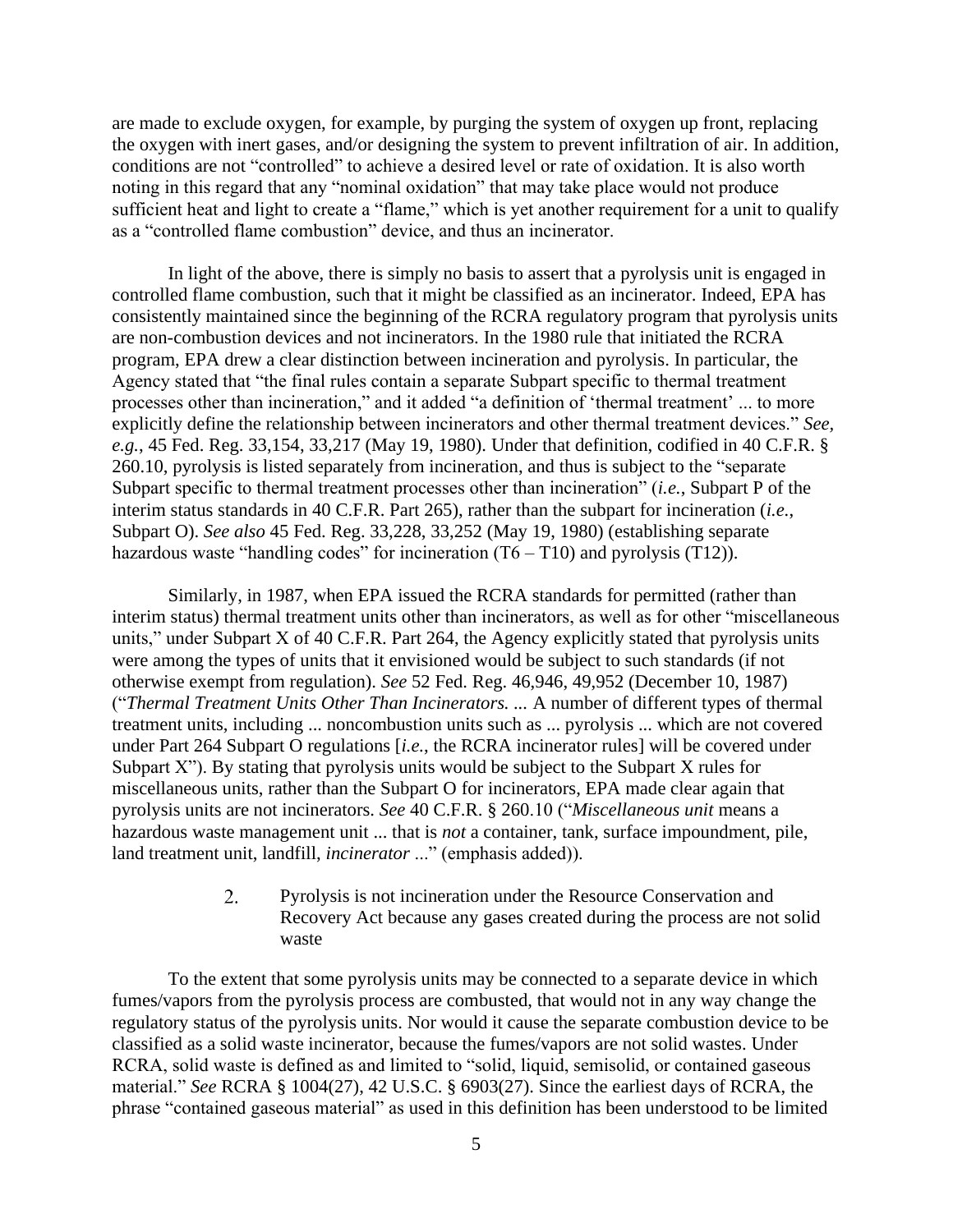to containerized or condensed gases. *See, e.g.*, 54 Fed. Reg. 50,968, 50,973 (December 11, 1989) ("EPA ... believes our authority ... under RCRA is limited to containerized or condensed gases (*i.e*., section 1004(27) of RCRA excludes all other gases from the definition of solid wastes ... )"); EPA, "Hazardous Waste TSDF – Technical Guidance RCRA Air Emission Standards for Process Vents and Equipment Leaks" (EPA-450/3-89-021) (July 1990) ("RCRA Air Emission Guidance") at 2-3 ("the process vent stream (*i.e*., gases and vapors) from a hazardous waste management unit would not be classified as ... waste. Noncontainerized gases emitted from hazardous wastes are not themselves ... wastes because the RCRA statute implicitly excludes them"). As EPA's Environmental Appeals Board ("EAB") has stated, "a substance in gaseous form is not considered a solid waste under RCRA unless it is containerized." *See In re Chemical Waste Management of Indiana, Inc*., RCRA Appeal No. 95-4, 6 E.A.D. 144, 160 (EAB, August 23, 1995).

For this reason, EPA has consistently and repeatedly stated that fume incinerators are not solid (or hazardous) waste incinerators under RCRA. For example:

- In 1982, EPA clarified that the RCRA incinerator regulations, which had only recently been promulgated, do not apply to "[f]ume incinerators which are used to destroy gaseous emissions from various industrial processes." *See* 47 Fed. Reg. 27,520, 27,530 (June 24, 1982). The Agency explained that "the RCRA standards do not apply to fume incinerators since the input is not identifiable as a solid waste." *Id*.
- EPA reiterated this conclusion in 1986, saying "a fume incinerator used only to destroy gaseous emissions from an industrial process is not subject to RCRA regulation since the fume input, being an uncontained gas, is not a solid waste." *See* EPA, RCRA Hotline Report (March 1986) (RCRA Online #12568).
- In 1989, EPA put an even sharper point on this conclusion, stating that "RCRA standards" do not apply to fume incinerators because the input (an uncontainerized gas) is not a solid waste." *See* 54 Fed. Reg. 50,973, note 5.
- In 2011, EPA confirmed that "the Agency's previous statements and interpretations [regarding fume incinerators] remain effective" citing back specifically to the 1982 Federal Register notice mentioned above, as an example. *See* Letter from Suzanne Rudzinski, Director, Office of Resource Conservation and Recovery, EPA, to Tim Hunt, Senior Director, Air Quality, American Forest and Paper Association (May 13, 2011) (RCRA Online #14819 and #14857). In particular, EPA stated that "burning of gaseous material, such as in fume incinerators ... does not involve treatment or other management of a solid waste (as defined in RCRA section 1004(27))." *Id*.
- In 2012, EPA underscored the point in the 2011 letter, stating that that letter "clarified" that EPA was not changing any of its previous positions regarding what constitutes a 'contained gaseous material' for purposes of defining the term 'solid waste' under RCRA" and therefore fume incinerators "do[] not involve treatment or other management of a solid waste." *See* Letter from Suzanne Rudzinski, Director, Office of Resource Conservation and Recovery, EPA, to Chris Hornback, Senior Director,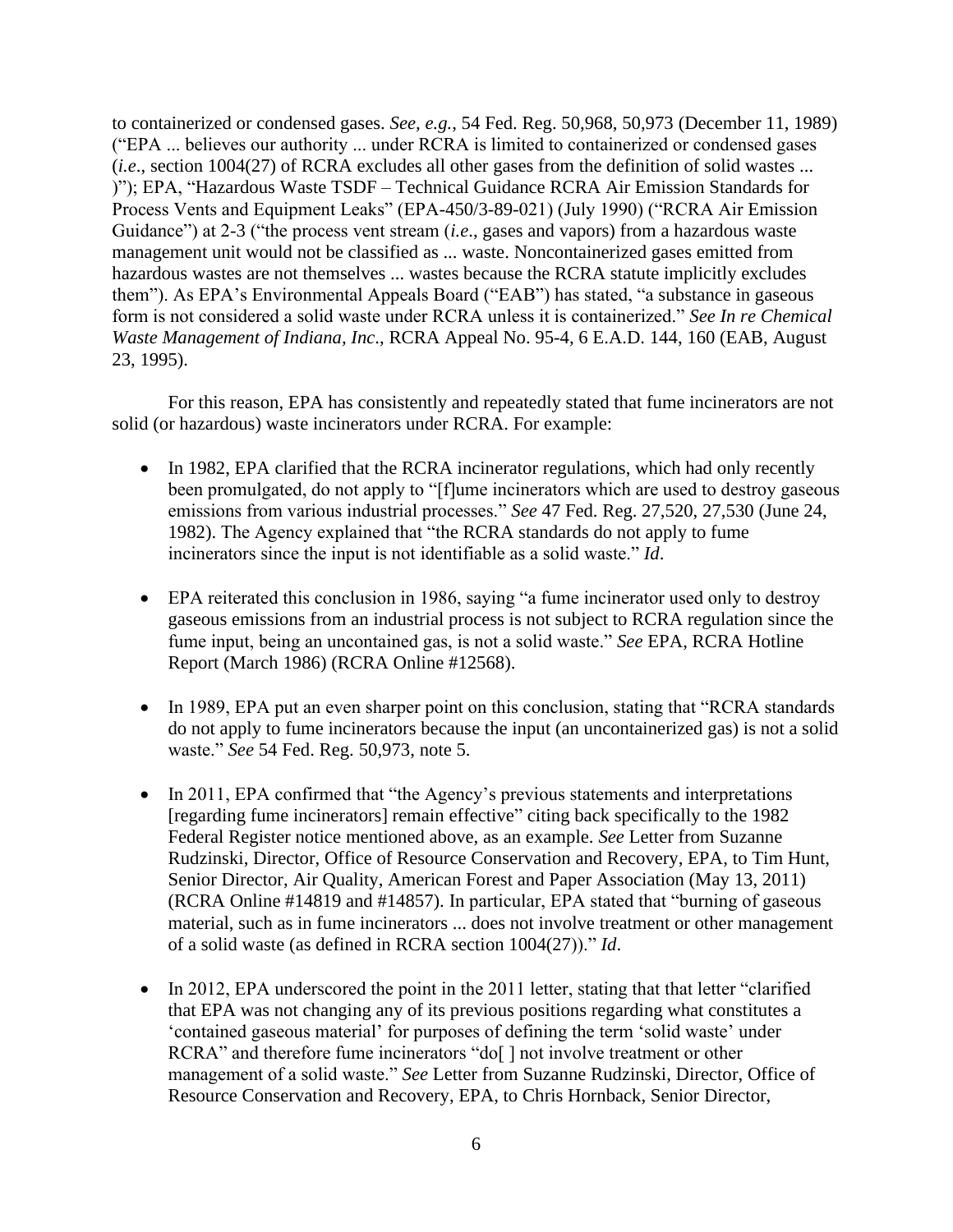Regulatory Affairs, National Association of Clean Water Agencies (February 15, 2012) (RCRA Online #14830).

*Cf. also* 56 Fed. Reg. 7134, 7200 (February 21, 1991) (stating that activated carbon units used as air pollution control devices are not subject to RCRA "because the gas ... being treated is not a solid waste (it is an uncontained gas)"); Letter from Matthew Straus, Chief, Waste Characterization Branch, EPA, to Gregory J. Harvey, Occupational Medical Services, Newark Air Force Station (July 15, 1986) (RCRA Online #11166) (discussing solvent vapors from paint spray booths that are captured on activated carbon, and concluding that "[s]ince these solvent vapors are not contained, they are not defined as a solid or hazardous waste"); Memorandum from Matthew Straus, Chief, Waste Characterization Branch, EPA, to Clifford Ng, Engineer, EPA Region 2 (June 17, 1987) (RCRA Online #11255) (stating that methanol vapor from a production process, which is captured in carbon beds, "does not meet the definition of a solid waste under RCRA because it is in vapor form and not confined in a container").

The fact that, in most or all of these cases, the fumes were presumably conveyed from the process to the fume incinerator in closed pipes or ducts did not change the conclusions that the gases were not "contained" within the meaning of the statute and thus that the fume incinerators were not engaged in burning solid waste. In fact, EPA's Environmental Appeals Board (EAB) has explicitly rejected the argument that vapors passing through piping are contained gases, within the meaning of the definition of solid waste under RCRA. *See In re BP Chemicals America Inc., Lima, Ohio*, RCRA Appeal No. 89-4, 3 E.A.D. 667, 670 (EAB, August 20, 1991) (rejecting the argument that vapor qualifies as "contained gas" under RCRA simply because it is confined to "the various process units through which it passes, by associated piping, and by the plant as a whole"). As the EAB noted, such an argument "cannot be reconciled with the Agency's treatment of fume incinerators." *Id*. While the vapors passing through pipes "are contained in the broad sense of being bound or controlled and not being emitted to the atmosphere, ... such vapors [are] outside the scope of the 'solid waste' definition because they are not containerized in the narrower sense of being in an individual container such that the gas is amenable to shipment." *Id*.

One commenter on the August 31, 2020 proposal asserted that "[e]ven if the gases [sent to the separate combustion device] are not 'contained' they are derived from solid waste and are, therefore, solid wastes themselves." *See* Comments of Earthjustice, Docket No. OAR 2003-0156, at 6. However, there is nothing in the RCRA definition of solid waste that extends its coverage to any and everything that is derived from solid waste. Indeed, if that were the case, recycling of solid wastes would be a fool's errand, because products derived from recycling of solid wastes would inevitably remain solid wastes. The statute explicitly limits the definition of solid waste to gases that are "contained," and it matters not whether the gases are derived in some way from other materials that are solid wastes. *See also* RCRA Air Emission Guidance at 2-3 ("the process vent stream (*i.e*., gases and vapors) *from a hazardous waste management unit* would not be classified as ... waste" (emphasis added)).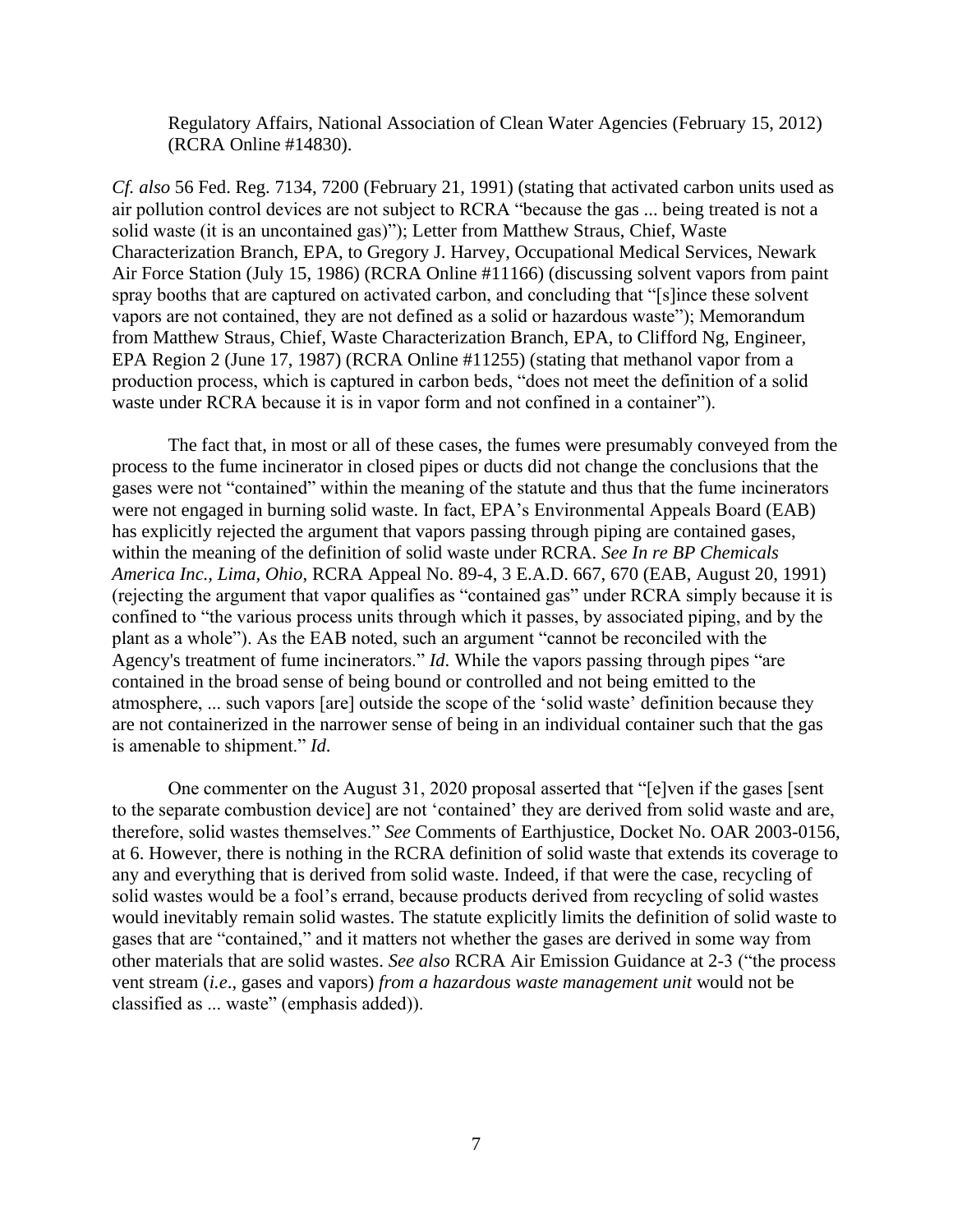3. Pyrolysis is not incineration under the Resource Conservation and Recovery Act because plastic feedstock is not solid waste and gases are not mixed with solid waste

There is another more fundamental reason the commenter's claim here is flawed – the commenter appears to believe that plastics and other inputs to a commercial pyrolysis system are solid wastes. That is false. Under RCRA, solid wastes are defined as "discarded materials." *See*  RCRA § 1004(27); 42 U.S.C. § 6903(27). However, the inputs to a pyrolysis process are not being discarded. Instead, they are valuable materials that pyrolysis facilities typically must pay for (unlike wastes that a landfill or incinerator must be paid to take) and that serve as essential feedstocks for a chemical production process designed for the very purpose of producing even more valuable products from such materials. The inputs are not being disposed into the environment (as in the case of landfilled wastes) or processed for purposes of destruction (as in the case of incinerated wastes). Nor are the materials being "reclaimed" or scavenged to recover a small amount of useful components that may happen to be present. Rather, the inputs are carefully selected feedstocks – frequently pre-processed at significant expense to ensure their suitability for the pyrolysis process – and essentially the entirety is converted through a sophisticated chemical process into new chemicals, which are sold for profit for use in a variety of applications. Clearly, the pyrolysis process is a true commercial chemical enterprise. The feedstocks to the process have not been discarded, and thus do not constitute "solid wastes."

The same commenter hypothesized that "the pyrolysis process does not produce just gases but, in reality, a combination of gases, liquids, and solids [such that a] mixture of all of these is sent to the [separate combustion device] which is, therefore, burning solid and liquids as well as ... gases [and thus is a solid waste incinerator]." *See* Comments of Earthjustice at 6. However, the commenter offered no evidence that the gases that exit the pyrolysis unit and make their way to a separate combustion device are, in fact, mixed with solids or liquids. On the contrary, pyrolysis facilities generally take steps to remove any fine solid particulates or aerosolized liquid droplets that might be suspended in the gases prior to burning, for example using "knockout pots" and/or filters. Moreover, even if a minute amount of particulates or liquid droplets might reach the separate combustion device, such materials would not qualify as solid wastes, much less materials whose presence would cause the separate combustion device to qualify as a solid waste incinerator.

Nothing in EPA's extensive guidance on fume incinerators not qualifying as solid waste incinerators (as discussed above) has ever suggested that a different result might obtain if the fumes being burned contained minute amounts of suspended particulates or aerosol droplets. If there were such an exception, EPA's repeated and consistent statements about fume incinerators would have been virtually meaningless – and highly misleading. It is widely recognized that vapors routed to fume incinerators or similar devices such as flares may contain entrained liquid droplets, and efforts are commonly made to reduce the presence of such droplets by using knockout pots prior to burning. *See, e.g.*, RCRA Air Emission Guidance at 5-29 to 5-31 ("Process off-gases ... sent to [a] flare ... can vary widely in volumetric flow rate, moisture content, organic concentration, and heat value. [A] knock-out drum ... removes water or hydrocarbon droplets that could create problems in the flare combustion zone"); EPA, "Air Pollution Control Fact Sheet: Flares" (EPA-452/F-03-019) ("Liquids that may be in the vent stream gas ... are removed by a knock-out drum"). However, such knockout pots are rarely, if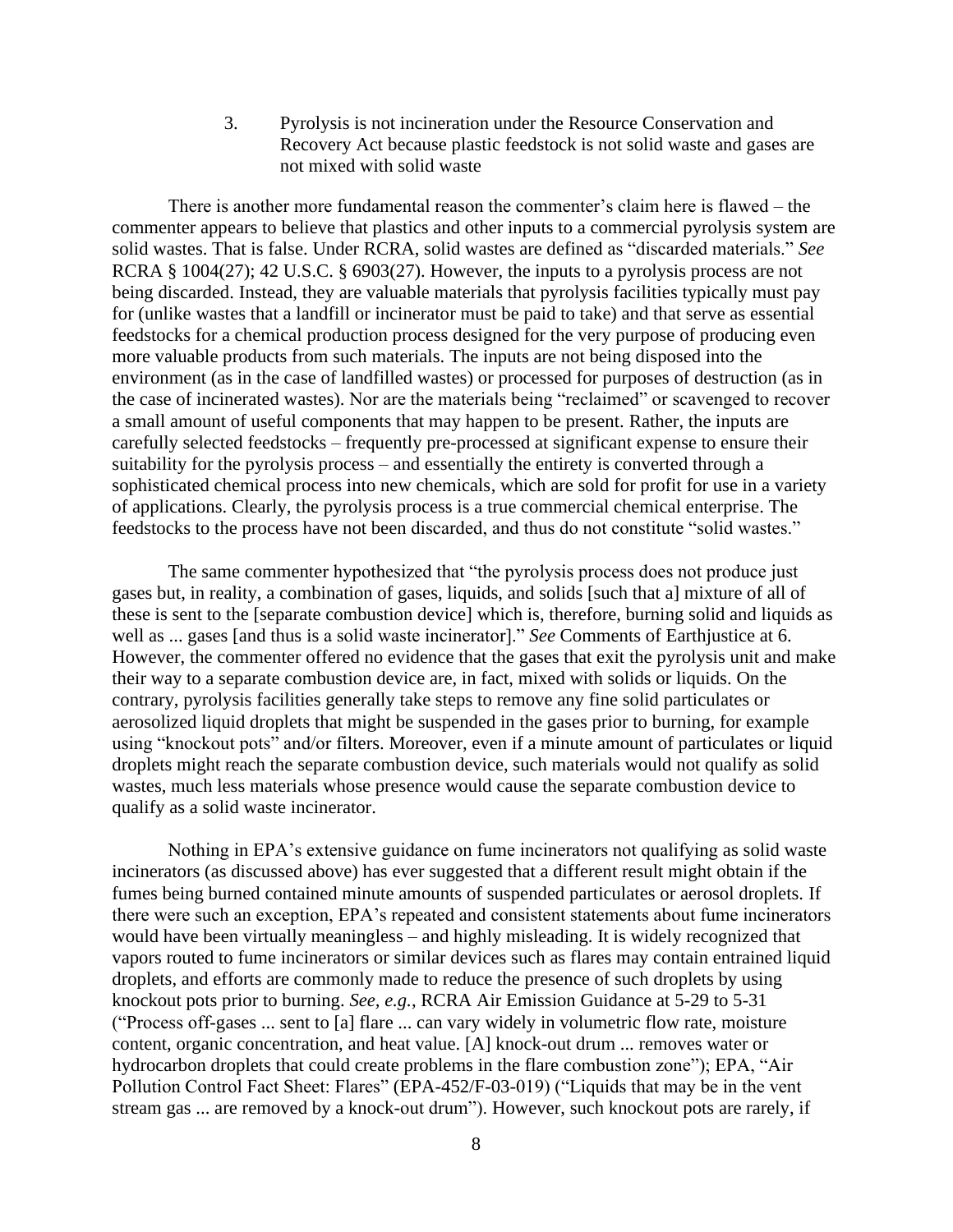ever, 100% effective. As a result, some nominal burning of liquid droplets (and/or particulates) may be inevitable in many/most cases. If such burning represented an exception to the rule that fume incinerators are not solid waste management units, it would be the exception that swallows the rule. (It also questionable whether any suspended particulates or droplets would qualify as solid wastes. *See, e.g.*, *Center for Community Action and Environmental Justice, et al., v. BNSF Railway Company, et. al*., 764 F.3d 1019, 1020-21 (9th Cir. 2014) (holding that "emission of diesel particulate matter does not constitute 'disposal' of solid waste within the meaning of  $RCRA$ ").)

In sum, pyrolysis is clearly not incineration under RCRA. To the extent that some pyrolysis units may be connected to a separate device in which fumes/vapors from the pyrolysis process are combusted, that would not in any way change the regulatory status of the pyrolysis units. Nor would it cause the separate combustion device to be classified as solid waste incinerator, because the fumes/vapors are not solid wastes. While some have hypothesized that the fumes/vapors in these instances would contain a minute amount of suspended particulates or liquid droplets, even if that were true, that would not change the fact that the separate combustion device would not constitute a solid waste management unit under RCRA. Accordingly, there is no basis for EPA to regulate pyrolysis units or any associated vapor combustion devices as solid waste incinerators.

> 4. The purpose and chemistry of pyrolysis is completely different from that of combustion

The purpose of pyrolysis in the case of advanced recycling of plastic is to transform the plastic into smaller molecules and therefore a usable form by thermally breaking the covalent bonds holding the polymer together.<sup>7</sup> This is fundamentally different from the purpose of incineration, in which the combustion mass products are not reused.

The chemistry of pyrolysis is completely different from the chemistry of combustion. In pyrolysis, heat/temperature are used to chemically transform the plastic into different and smaller molecules which can be used as raw materials for production of new products. These cleavage reactions are endothermic. Small amounts of free oxygen may be present by happenstance, but oxygen is not added intentionally nor is it desired that the plastic feed and hydrocarbon products react with any free oxygen that may be present, and every effort is taken to prevent this from happening (e.g., through oxygen freeing and inerting equipment). In combustion oxygen is introduced intentionally in excess to drive the oxygen to react with the hydrocarbons to chemically transform those hydrocarbons into carbon dioxide and water, thereby releasing heat in an exothermic reaction.

<sup>7</sup> The International Union of Pure and Applied Chemistry ("IUPAC") defines pyrolysis generically as "thermolysis usually associated with exposure to high temperature." Thermolysis, in turn, is defined as "the uncatalysed cleavage of one or more covalent bonds resulting from exposure of a compound to a raised temperature." [https://goldbook.iupac.org/terms/view/P04961.](https://goldbook.iupac.org/terms/view/P04961) IUPAC goes on to note that pyrolysis generally refers to reaction in an inert environment.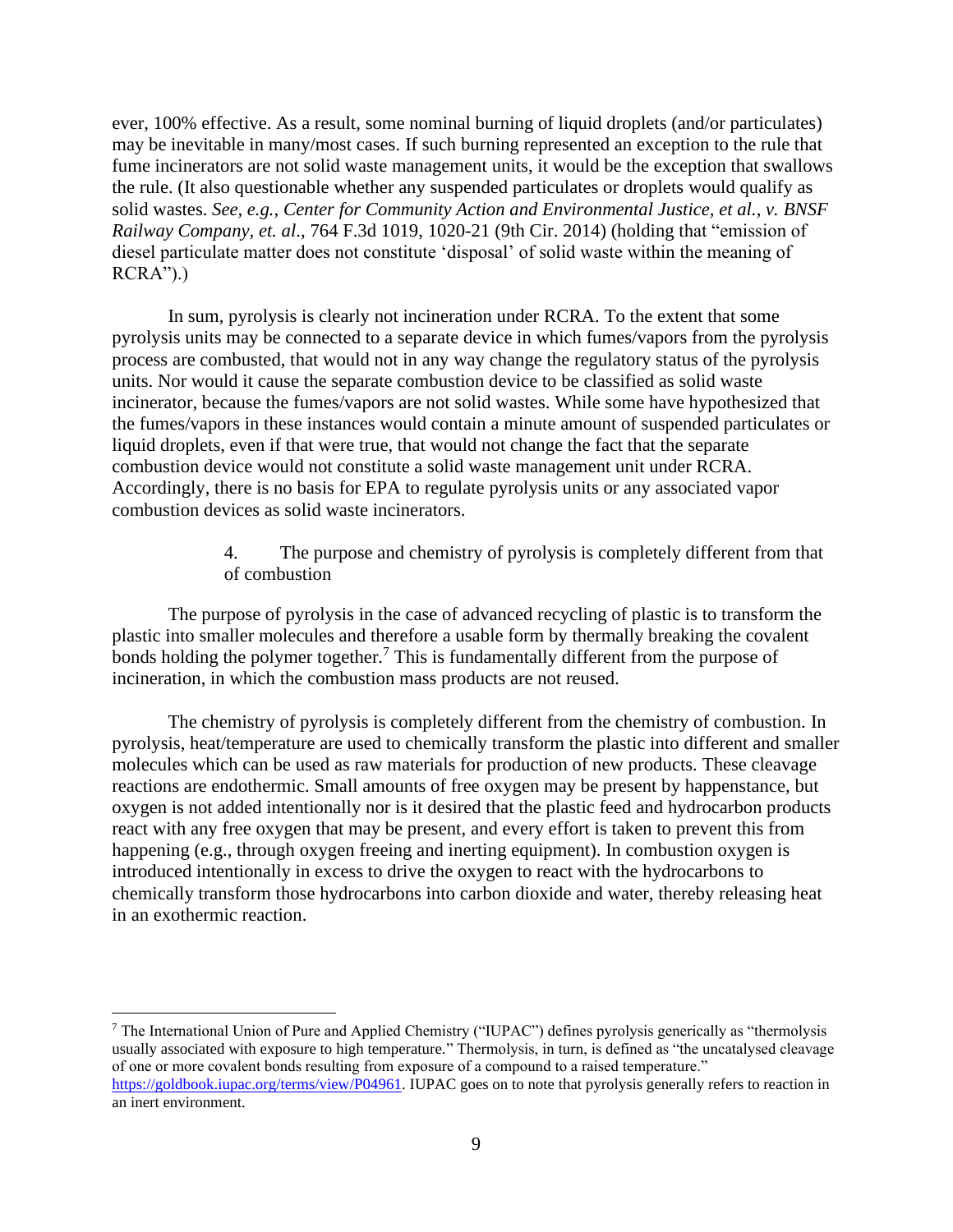#### **B. Gasification is not incineration**

The analysis for gasification units is similar in many respects to that of pyrolysis, but somewhat different with respect to combustion. In any event, it leads to the same conclusion (*i.e.*, that such units are not incinerators). EPA has previously explained that "gasification systems ... react carbon containing materials and steam at high temperatures under partial oxidation conditions to produce a synthesis gas fuel composed mainly of carbon monoxide and hydrogen." *See* 67 Fed. Reg. 13,684, 13,687 (March 25, 2002). Although "partial oxidation" takes place in a gasification unit, and combustion is defined as a type of oxidation reaction (as discussed above), not all oxidation is combustion (much less "controlled flame combustion," as necessary for a unit to be classified as an incinerator). For example, both rusting of iron and spoilage of food involve oxidation, but nobody could seriously argue that either process constitutes combustion or incineration. *See, e.g.*, Dictionary.com (rust) (defining rust as "the red or orange coating that forms on the surface of iron ... *formed by oxidation*" (emphasis added)); Institute of Agriculture and Natural Resources, University of Nebraska – Lincoln, "How Food Spoils," available at<https://food.unl.edu/how-food-spoils> ("When fats in foods become rancid, *oxidation is responsible*" (emphasis added)).

Combustion of organics is defined as a process whose "end products ... are carbon dioxide and water." *See* Hawley's Condensed Chemical Dictionary (12th Edition, 1993) at 302. However, the very purpose of a gasification unit is *not* to produce these combustion end products. As EPA has stated, "[g]asification processes ... limit and control oxygen levels to ensure the process reactions convert organic material to the synthesis gas product, and *to prevent ... complete (or unwanted) oxidation*." *See* 67 Fed. Reg. at 13,689 (emphasis added); *see also id*. at 13,687 ("Gasification systems ... are all operated in a manner that limits the complete oxidation ... to water and carbon dioxide"). It is this difference (among others discussed below) which distinguishes gasification from combustion/incineration. *See, e.g.*, 63 Fed. Reg. 38,139, 38,141 (July 15, 1998) ("Gasification is a chemical conversion process that converts hydrocarbon feedstocks into a synthetic natural gas product .... This process occurs under oxygen-starved (or reducing) conditions, *which distinguishes gasification from combustion*." (emphasis added)); *see also* Letter from James R. Berlow, Director, Hazardous Waste Minimization and Management Division, EPA, to Douglas E. McKinley, Jr., Director of Administration, Integrated Environmental Technologies, LLC (February 15, 2001) (RCRA Online #14535) (describing a "gasification and vitrification" process that produces syngas and glass from hazardous waste as a "*non-combustive*, oxygen-reduced, thermal treatment process" (emphasis added)).

In light of this fundamental distinction between gasification and combustion, EPA and other regulatory agencies have long stressed that gasification units are not incinerators. For example, in 2000, the U.S. Department of Energy ("DOE") issued a lengthy report entitled "A Comparison of Gasification and Incineration of Hazardous Wastes." *See* DOE Report # DCN 99.803931.02 (March 30, 2000). After a detailed comparison of the two technologies, the DOE report concluded as follows:

> Both gasification and incineration are capable of converting hydrocarbon-based hazardous materials to simple, nonhazardous byproducts. However, the conversion mechanisms and the nature of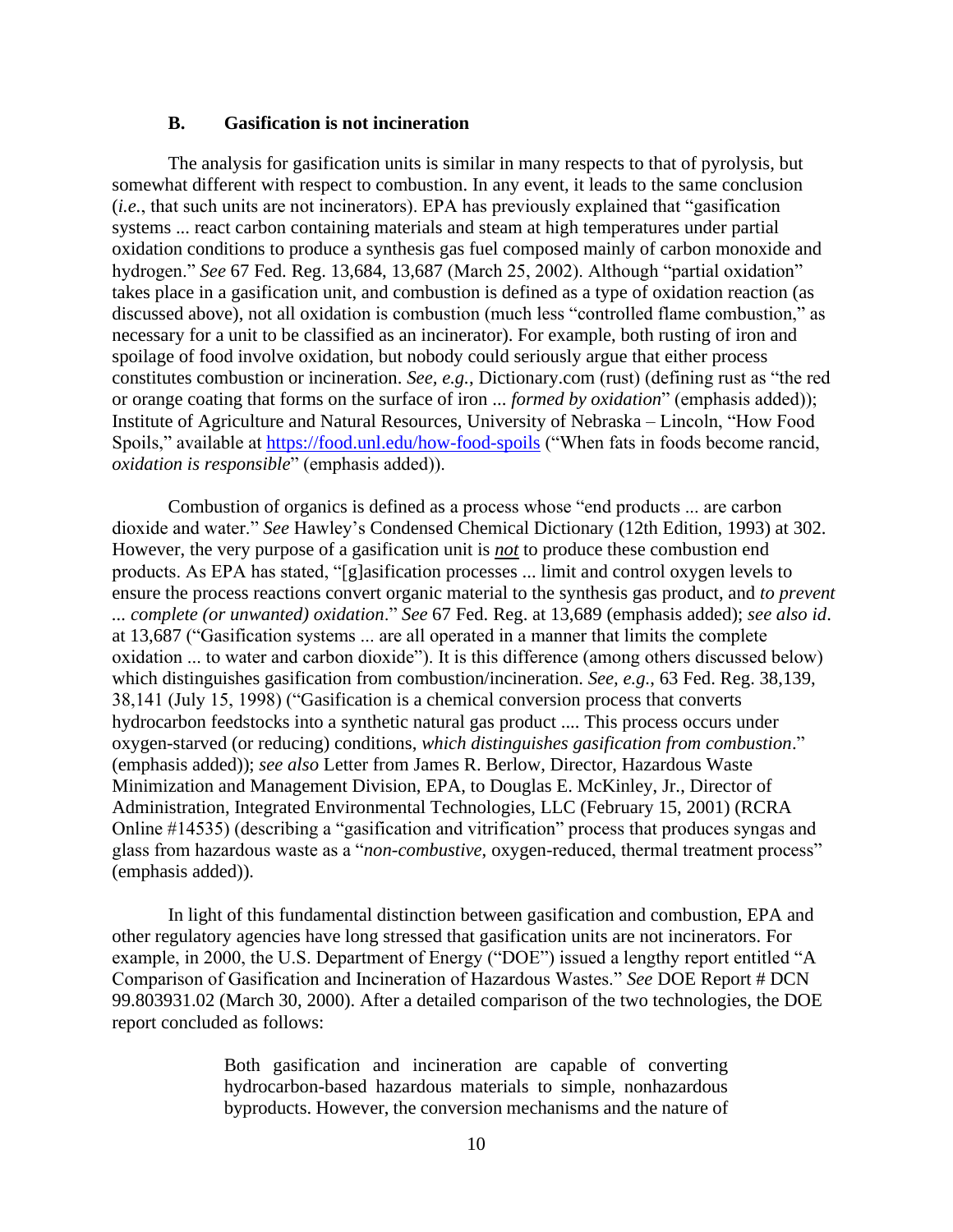the byproducts *differ considerably, and these factors should justify the separate treatment of these two technologies in the context of environmental protection* and economics. ... All things considered, the ability of gasification technologies to extract useful products from secondary ... materials [is] *unlike hazardous waste incineration*.

*Id.* at ES-15 to ES-17 (emphasis added). In 2008, EPA explicitly endorsed the DOE conclusion and summarized the basis for the conclusion as follows:

> DOE concluded, and we agree, that *gasification and incineration are distinct processes* that can be distinguished by a number of factors. As discussed in the report, the factors distinguishing the two processes are: (1) Incinerators are designed to maximize the conversion of feedstock to carbon dioxide and water; gasifiers are designed to maximize the conversion of feedstock to carbon monoxide and hydrogen; (2) incinerators utilize large quantities of excess air; gasifiers utilize small quantities of oxygen; (3) incinerators operate in a highly oxidizing environment; gasifiers operate in a reducing environment; (4) incinerators discharge their flue gas to the environment as a waste; gasifiers utilize their synthesis gas for ongoing chemical, fuel production or power production as a product gas.

*See* 73 Fed. Reg. 57, 61 (January 2, 2008) (emphasis added).<sup>8</sup>

Based on this reasoning, EPA in 2008 explicitly rejected the idea that gasification units are waste combustion devices/incinerators. *Id*. at 63 ("we do not agree with the commenter's suggestion that gasification systems [are] incinerators [and] should be subject to all RCRA/CAA hazardous waste combustion regulations"). Indeed, in a 2002 proposal to exclude certain hazardous secondary materials from the definition of solid waste when handled/stored prior to processing in a gasification unit, the Agency proposed to define "gasification system" as "an enclosed thermal device and associated gas cleaning system or systems that *does not meet the definition of an incinerator* or industrial furnace [and meets certain other requirements including] [l]imit[ing] oxygen concentrations ... to prevent ... full oxidization… [and] [p]roduc[ing] a synthesis gas." *See* 67 Fed. Reg. at 13,700 (proposed to be codified at 40 C.F.R. § 261.10). Although EPA dropped the explicit exclusion of incinerators (and industrial furnaces) from this

<sup>&</sup>lt;sup>8</sup> We underscore these conclusions by DOE and EPA by noting that while incinerators use far greater than the stoichiometric quantities of oxygen (in the form of air) needed to fully oxidize the materials being burned, gasifiers use only a small fraction of the amount that would be required for (undesired) complete oxidation (commonly in the form of pure/liquefied oxygen). In addition, the environment in a gasifier is based on the hydrogen gas produced in the unit, which is not present in the oxygen-rich environment of an incinerator. As a result, for example, nitrogen bound up in the feedstock is converted primarily into nitrogen (N2) or ammonia (NH3) gases, rather than nitrogen oxides that would be created in an incinerator. Finally, to the extent that some gasification units may produce a small amount of unwanted gases together with the syngas product, the fact that those unwanted gases are separated, filtered, and ultimately flared, would not cause the gasification unit or the separate flare to be classified as solid waste incinerators, for the reasons discussed above in the context of pyrolysis.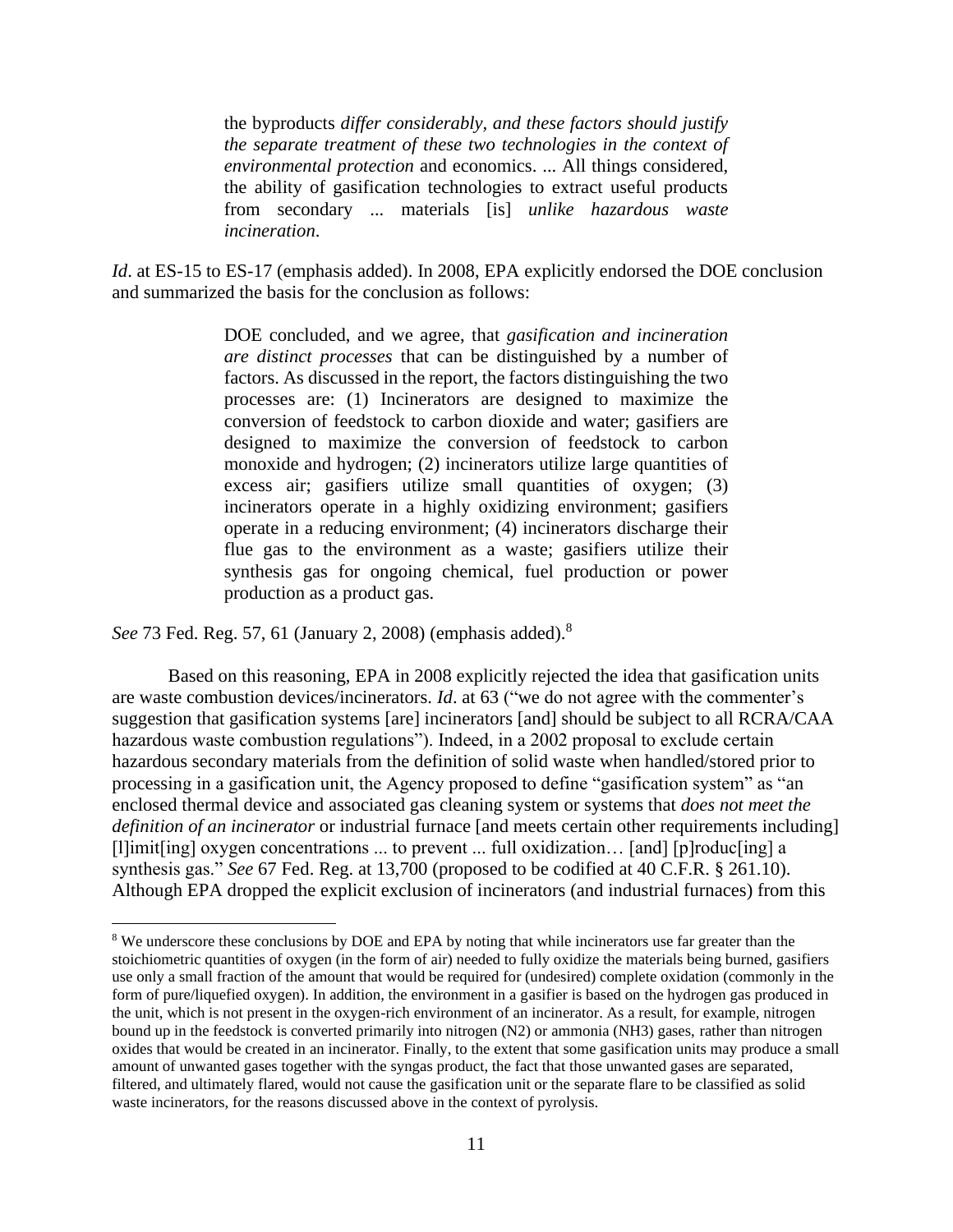definition in the 2008 final rule, the Agency made clear that this was not intended as a substantive change. *See* 73 Fed. Reg. at 62 ("we are persuaded that including the reference to hazardous waste burning incinerators and industrial furnaces in the definition is *unnecessary* and could lead to confusion" (emphasis added)).

Thus, the definition of gasification added to the RCRA regulations in 2008 embodied the understanding that gasification units are not incinerators. *Id*. at 72 (definition of gasification codified at 40 C.F.R. § 260.10). Although the 2008 definition was removed from the RCRA regulations in 2015, in response to a court decision vacating the exclusion from the definition of solid waste for certain materials processed in gasification units, nothing in the court decision or EPA's withdrawal related to, or affected in any way, the Agency's conclusion that gasification units are not incinerators. *See* 80 Fed. Reg. 18,777 (April 8, 2015); *Sierra Club v. EPA*, 755 F.3d 968 (D.C. Cir. 2014). Indeed, nothing in the court decision or EPA's withdrawal changed the fact that gasification units processing hazardous wastes are exempt from RCRA regulation. *See, e.g.*, 67 Fed. Reg. at 13,685 (explaining that "gasification systems ... are exempt from RCRA permitting, as recycling units," but that the then-proposed (and now withdrawn) exclusion from the definition of solid waste for certain materials intended to be processed in such units was designed to address "numerous requirements that still apply to ... storage and handling [prior to processing]").

In sum, gasification is clearly not incineration under RCRA. Although some limited degree of oxidation does take place in gasification units, such partial oxidation does not constitute combustion, which is a *sine qua non* for classification as incineration. As EPA and DOE have long recognized, gasification and incineration are distinctly different technologies, with many completely different attributes. For these reasons, there is simply no basis for the Agency to regulate gasification units as solid waste incinerators.

#### **III. Pyrolysis And Gasification Facilities Can Be Properly Regulated And Permitted As Manufacturing Facilities**

Pyrolysis and gasification use a chemical process to recycle plastics, resulting in raw materials that can be used to create new polymers, waxes, lubricants and chemicals. The plastic feedstock used by pyrolysis and gasification facilities is not waste, but instead is a valuable commodity, necessary to the manufacture of new products.<sup>9</sup> Rather than regulation as a solid waste unit, pyrolysis and gasification facilities are more properly regulated in the same manner as other manufacturing facilities since they process raw materials (e.g., post-use polymers and

<sup>&</sup>lt;sup>9</sup> Two trade associations representing paper interests have filed comments challenging this characterization. They assert that pyrolysis and gasification are simply "energy recovery" and therefore, they argue, should not be characterized as recycling. See American Forest & Paper Association, "Comments on Docket ID No. EPA-HQ-OAR-2021-0382 Potential Future regulation Addressing Pyrolysis and Gasification Units" (November 8, 2021); Paper Recycling Coalition, "Comments on Potential Future Regulation Addressing Pyrolysis and Gasification Units" (November 8, 2021). As demonstrated throughout our comments, this characterization is not accurate. The materials used as feedstock for pyrolysis and gasification are not burned for energy recovery. Rather, they serve as feedstock converted by sophisticated chemical processes into new chemicals and syngas products.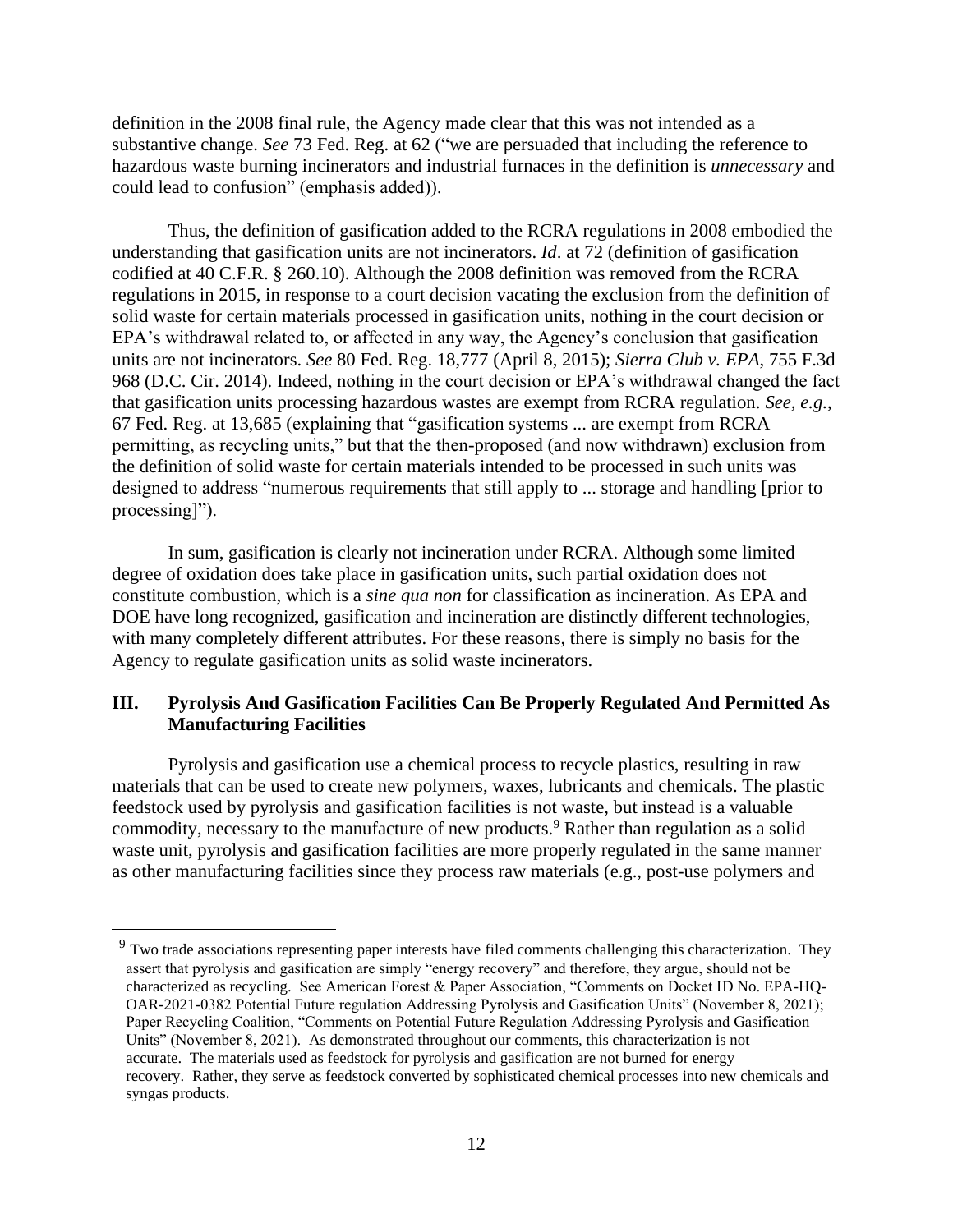recoverable feedstocks) to make valuable intermediate and final products. In many states, this is already occurring (see Section IV below).

At these facilities, permits must be obtained for both pyrolysis and gasification units. For example, a pyrolysis or gasification source emitting any criteria pollutants or hazardous pollutants would be subject to all relevant CAA requirements including construction and operating permits and/or registrations (depending on the jurisdiction) and applicable air emission standards. Federal air permit requirements are triggered if a facility's potential air emissions exceed certain thresholds. Applicable triggering thresholds for criteria pollutants (particulate, volatile organic compounds, sulfur dioxide, nitrogen oxide, carbon monoxide, and lead) vary between 10 and 250 tons/year depending on the air quality of the area in which the facility is located. For hazardous air pollutants ("HAPs"), federal air permitting requirements are triggered if the facility has the potential to emit 10 tons/year for a single HAP or 25 tons/year for any combination of HAPs under CAA Section 112. Depending on the precise feedstocks, equipment, and operations present at the facility, federal regulations may additionally impose emission limits or other operational requirements on the facility's operations under the New Source Performance Standards ("NSPS") and/or National Emission Standards for Hazardous Air Pollutants ("NESHAP") programs. Therefore, it is not necessary to layer on additional requirements under Section 129 for these facilities. EPA has previously taken a similar approach by exempting fired sources regulated under 40 C.F.R. § 63, subpart DDD (NESHAP for Industrial, Commercial, and Institutional Boilers and Process Heaters) from the usual standards of performance for regulated stationary sources.<sup>10</sup>

Further, even if the facility does not trigger federal permitting requirements, it may still need a state (and in some cases, for example, in California, local) air construction and/or operating permit. It may also be subject to state-imposed emission limits and/or operational requirements. Similarly, any waste would be subject to federal and state disposal laws.

### **IV. Regulating Pyrolysis or Gasification Facilities as "Incineration" Under Section 129 Is Inconsistent With a Strong Trend in State Regulations**

Many states have already taken a hard look at pyrolysis and gasification facilities to determine that they should not be regulated in the same manner as incinerators. Currently, 14 states have passed legislation to regulate pyrolysis or gasification as manufacturing facilities. Arizona, Arkansas, Florida, Georgia, Illinois, Iowa, Ohio, Oklahoma, Louisiana, Pennsylvania, Tennessee, Texas, Virginia, and Wisconsin have all passed a regulatory framework that supports advanced recycling. For example, in Louisiana the most recent state to pass legislation, SB 97 classifies advanced recycling as a manufacturing process rather than a solid waste process and excludes certain plastic feedstock from the definition of solid waste. That same legislation excludes advanced recycling facilities, including those that use pyrolysis or gasification from the definition of a "solid waste disposal facility." In Virginia, SB 1164 is similar, and explicitly states that advanced recycling facilities will not be considered a combustion facility or an incinerator. Recognizing the value that these facilities have in the global fight against plastics pollution, these 14 states are removing unnecessary obstacles to permitting while ensuring regulation and reduction of air emissions. Action by EPA to regulate pyrolysis or gasification as

 $10$  See 40 C.F.R. § 60.2887(i).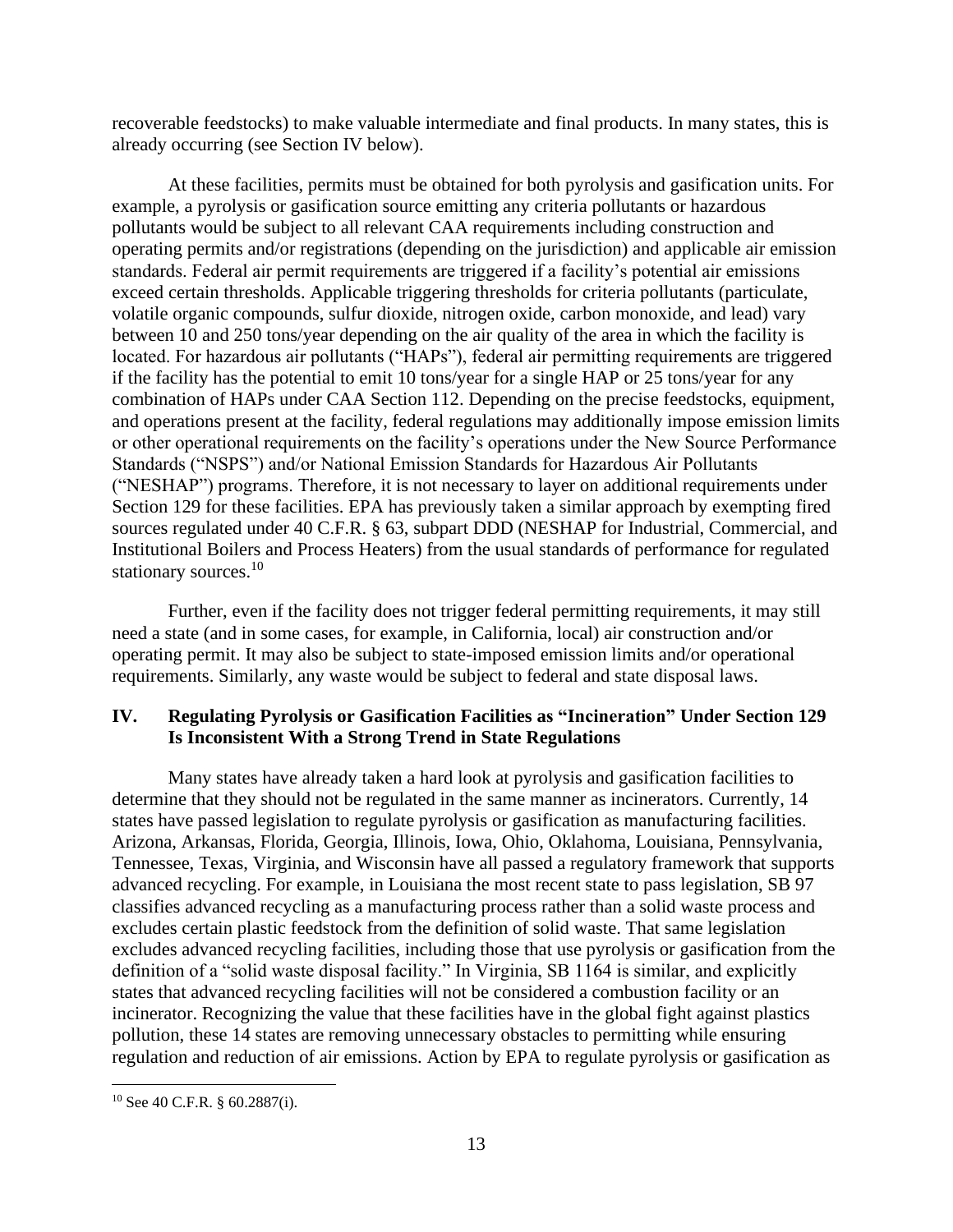OSWI is inconsistent with the approach taken in these states and will complicate the efforts of these states to attract advanced recycling facilities, spur innovation, and promote plastics recycling. It will also complicate permitting and possibly require these states to amend their current legislation. Such action is unnecessary when these facilities can be effectively regulated in another manner.

# **V. EPA Has Not Provided, And There Is No Justification For Reversing Course And Now Regulating Pyrolysis Or Gasification Facilities As Incinerators Under CAA Section 129**

EPA does not claim in the ANPRM that it is reconsidering any of the engineering or scientific judgments from the August 31, 2020 proposal. EPA also does not claim that that any legal judgments from that proposal were faulty. Accordingly, ACC does not see how EPA can justifiably reverse those judgments. EPA cites several reasons for issuing the ANPRM and reconsidering whether to regulate pyrolysis and gasification units under the OSWI subcategory:

- "Through recent requests for applicability determinations, it appears that pyrolysis and gasification processes are more widely used to convert waste into useful products or energy."
- "As a result of recent market trends, especially with respect to plastics recycling, the EPA has received several inquiries about regulations under CAA section 129 for solid waste incineration units and the applicability of such regulations to pyrolysis and gasification units for a variety of process and feedstock types."
- "Based on these requests and the differences in language pertaining to pyrolysis among CAA section 129 rules, the Agency believes that there is considerable confusion in the regulated community regarding the applicability of CAA section 129 to pyrolysis and gasification units."
- The EPA received adverse comment on the proposed change to the definition of "municipal waste combustion unit" on the basis that pyrolysis should be considered solid waste combustion and regulated under the OSWI rule. In addition, the Agency received a comment that the OSWI category should also cover other combustion technologies not already regulated as municipal waste combustors, medical waste incinerators, or commercial and industrial solid waste incinerators under sections 111 and 129 of the CAA, such as pyrolysis and gasification technologies."

None of these reasons, however, provide a legal basis for EPA to reverse the course set forth in the proposed August 31, 2020 rulemaking. Indeed, as demonstrated below, several of these reasons – e.g., use of pyrolysis in plastics recycling – should cause EPA to step back from any further regulation of pyrolysis or gasification. Rather, EPA should be encouraging such recycling practices, not discouraging them by issuing new regulations unsupported by good science.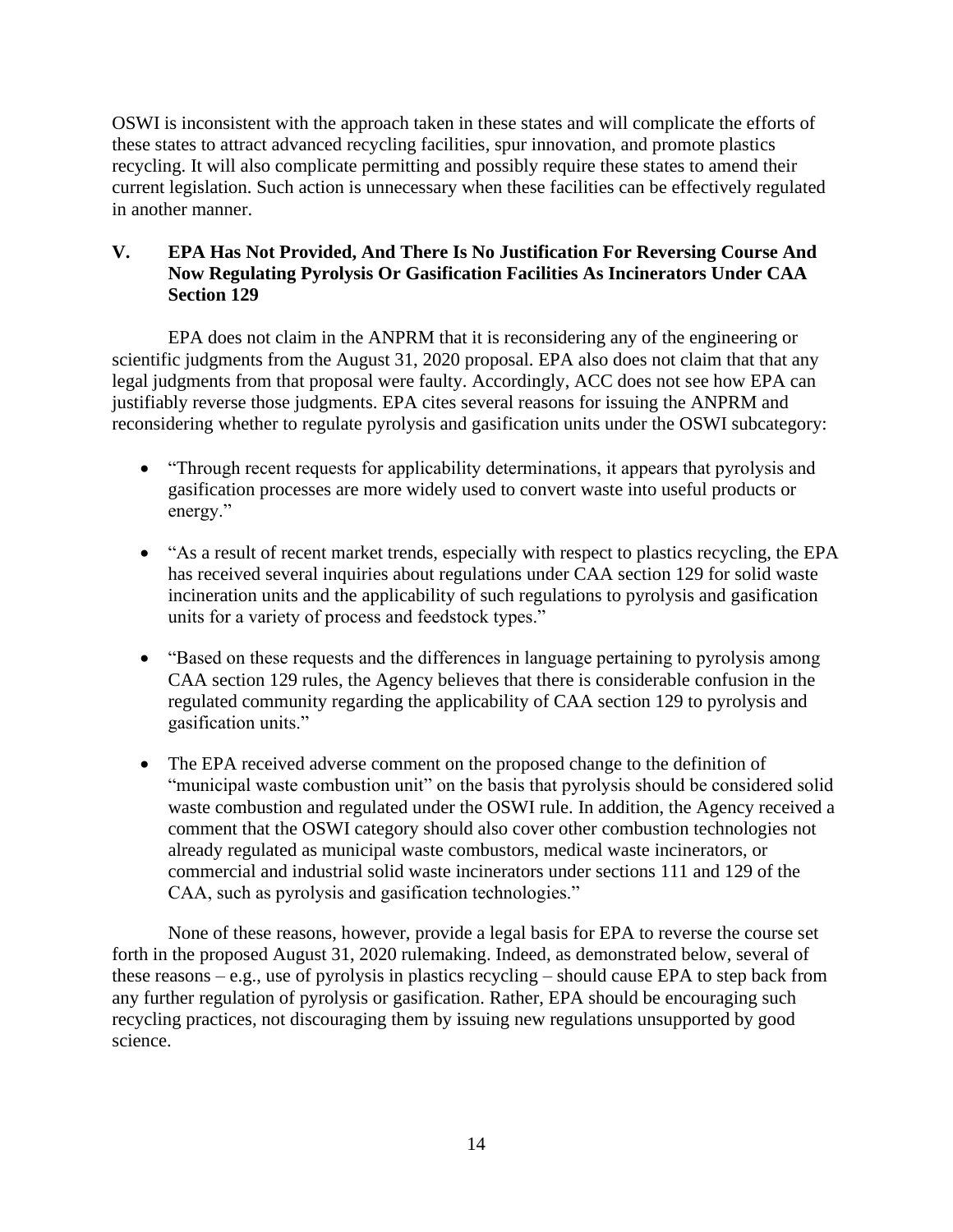### **VI. Regulating Pyrolysis or Gasification Facilities Under Section 129 Would Discourage the Use of Innovative Technology, Which Is Critical to Plastics Recycling in the Circular Economy**

EPA recognizes the value of pyrolysis and gasification in the ANPRM, as it states that:

Pyrolysis and gasification processes have been touted as potential methods to generate a "circular economy" around plastics use, where a post-consumer plastic product can be recycled to produce a plastic of equal or similar quality again instead of being disposed of or "downcycled" to lesser quality products. Pyrolysis and gasification technologies have been used to convert solid and semisolid materials . . . to useful products . . . <sup>11</sup>

Advanced recycling using pyrolysis and gasification is a critical tool to reduce plastic waste. Both technologies make it possible to recycle many types of plastic, even plastic that would otherwise not be recyclable using mechanical methods. The U.S. Government Accountability Office has highlighted advanced recycling for its ability to reduce the amount of plastic going to landfills and produce high-quality recycled plastic.<sup>12</sup> Reversing course and regulating pyrolysis and gasification as OSWI would place the investments by ACC member and other companies in advanced recycling at risk and could make it impossible to meet EPA's recycling goals.<sup>13</sup> These investments are substantial. A recent report by the Closed Loop Fund highlights a potential economic opportunity of up to \$120 billion in North America when new advanced technologies are utilized to make a versatile mix of new end products, chemicals and plastics.<sup>14</sup>

China's National Sword Policy, which restricts the importation of certain solid waste materials, although disruptive to recycling programs throughout the U.S., has created an opportunity for U.S. investment in advanced recycling technologies. Below are some examples of the types of plastics accepted and outputs generated by advanced recycling technologies:

<sup>&</sup>lt;sup>11</sup> EPA comments at 86 Fed. Reg. at 50299. Note also that circularity promotes diversion from a landfill, which on its own, has a high value. Evaluating circularity based only on similar quality and equal or greater value, which typically is understood to mean unit sales price, does not account for diversion and other important values achieved by the circular economy.

<sup>&</sup>lt;sup>12</sup> U.S. Government Accountability Office, *Can Chemical Recycling Reduce Plastic Pollution?*, available at https://www.gao.gov/blog/can-chemical-recycling-reduce-plastic-pollution.

<sup>13</sup> In its recently published *National Recycling Strategy*, EPA recognizes advanced recycling as a means to help increase the U.S. recycling rate to the National Recycling Goal of 50% by 2030, available at [Strategies on Building](https://www.epa.gov/recyclingstrategy/strategies-building-circular-economy-all#strategy)  [a Circular Economy for All | US EPA.](https://www.epa.gov/recyclingstrategy/strategies-building-circular-economy-all#strategy) In addition, EPA's 2018 recycling data suggest increased recycling of plastics offers perhaps the greatest opportunity to help achieve EPA's 2030 goal which reinforces the need and importance of advanced recycling. See[, National Overview: Facts and Figures on Materials, Wastes and Recycling |](https://www.epa.gov/facts-and-figures-about-materials-waste-and-recycling/national-overview-facts-and-figures-materials)  [US EPA.](https://www.epa.gov/facts-and-figures-about-materials-waste-and-recycling/national-overview-facts-and-figures-materials)

<sup>14</sup> Closed Loop Partners, *Accelerating Circular Supply Chains for Plastics*, available at: [https://www.closedlooppartners.com/research/advancing-circular-systems-for-plastics/.](https://www.closedlooppartners.com/research/advancing-circular-systems-for-plastics/)